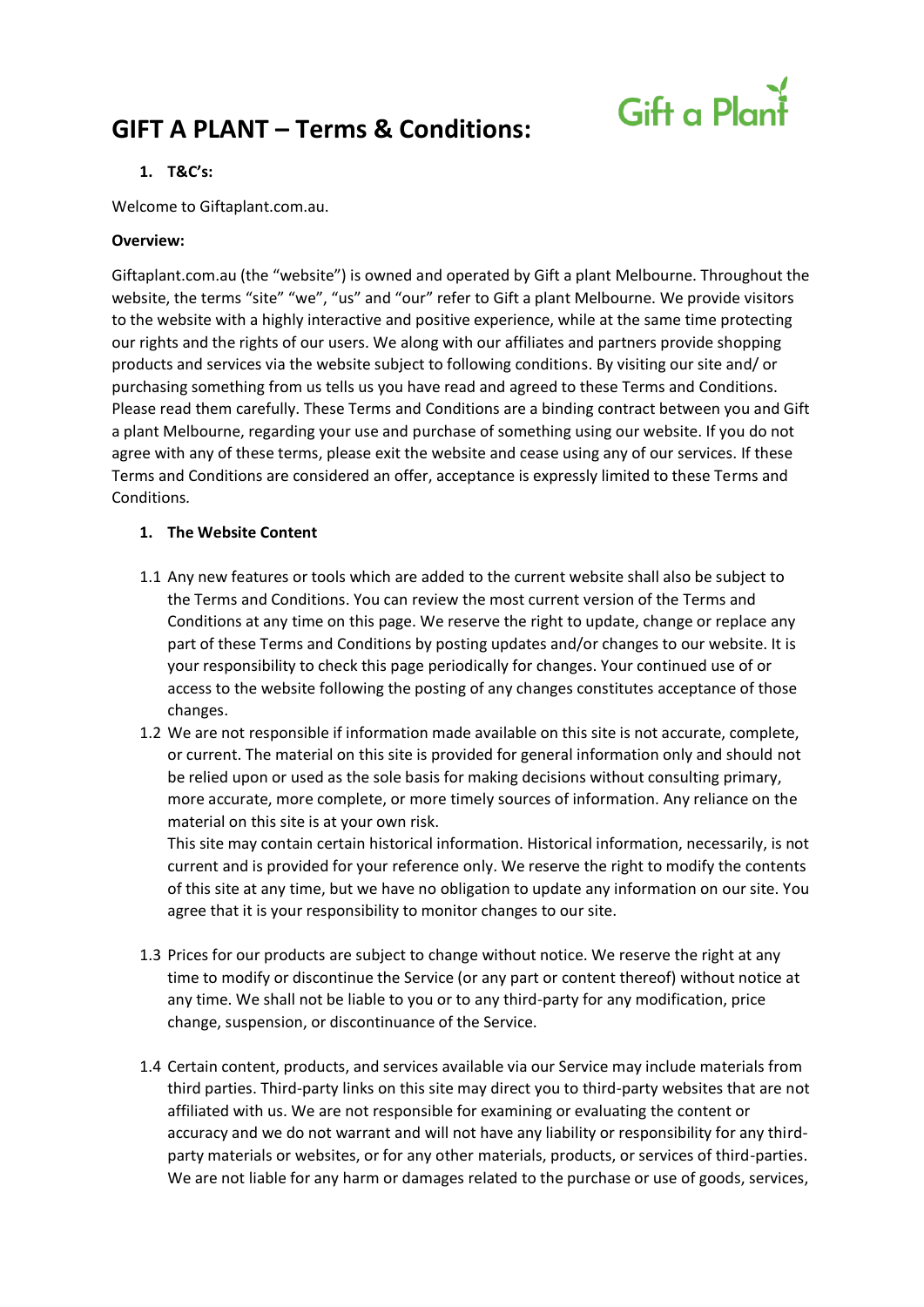resources, content, or any other transactions made in connection with any third-party websites. Please review carefully the third-party's policies and practices and make sure you understand them before you engage in any transaction. Complaints, claims, concerns, or questions regarding third-party products should be directed to the third-party.

1.5 Occasionally there may be information on our website or in the Service that contains typographical errors, inaccuracies or omissions that may relate to product descriptions, pricing, promotions, offers, product shipping charges, transit times and availability. We reserve the right to correct any errors, inaccuracies or omissions, and to change or update information or cancel orders if any information in the Service or on any related website is inaccurate at any time without prior notice (including after you have submitted your order). We undertake no obligation to update, amend or clarify information in the Service or on any related website, including without limitation, pricing information, except as required by law. No specified update or refresh date applied in the Service or on any related website, should be taken to indicate that all information in the Service or on any related website has been modified or updated.

# **2. Trademarks, Copyrights and Restrictions**

2.1 All the material on this site, including, but not limited to images, logos and illustrations, is protected by copyrights, trademarks, and other intellectual property rights which are owned and controlled by Gift a plant Melbourne. The content of giftaplant.com.au is provided for your personal, non-commercial use. Such material may not be copied, republished, reproduced, modified, uploaded, transmitted, posted, or distributed in any way without the consent of Gift a plant Melbourne.

The use of this website and these conditions is in accordance with the laws of Australia. Any legal action arising out of its use shall be brought and enforced under Australian laws. By using this site, you agree to submit to the jurisdiction of the courts of Australia and any legal action pursued by you shall be within the exclusive jurisdiction of the courts of Australia.

#### **3. GST (Goods and Service Tax)**

- 3.1. Our products and services attract a Goods and Services Tax (GST) of 10%. All prices advertised are inclusive of GST.
- 3.2. All prices are shown in Australian dollars (AUD).

# 4**. INDEMNIFICATION**

4.1 You agree to indemnify, defend and hold harmless Gift a plant Melbourne, subsidiaries, affiliates, partners, officers, directors, agents, contractors, licensors, service providers, subcontractors, suppliers, interns and employees, harmless from any claim or demand, including reasonable attorneys' fees, made by any third-party due to or arising out of your breach of these Terms and Conditions or the documents they incorporate by reference, or your violation of any law or the rights of a third-party.

#### 5**. Fraud**

5.1 Any party engaged in illegal activities involving the use of this website will be subject to Australian civil and criminal sanctions and prosecution. Gift a plant Melbourne does not guarantee that it will be able to prevent any illegal or inappropriate use of this website, nor